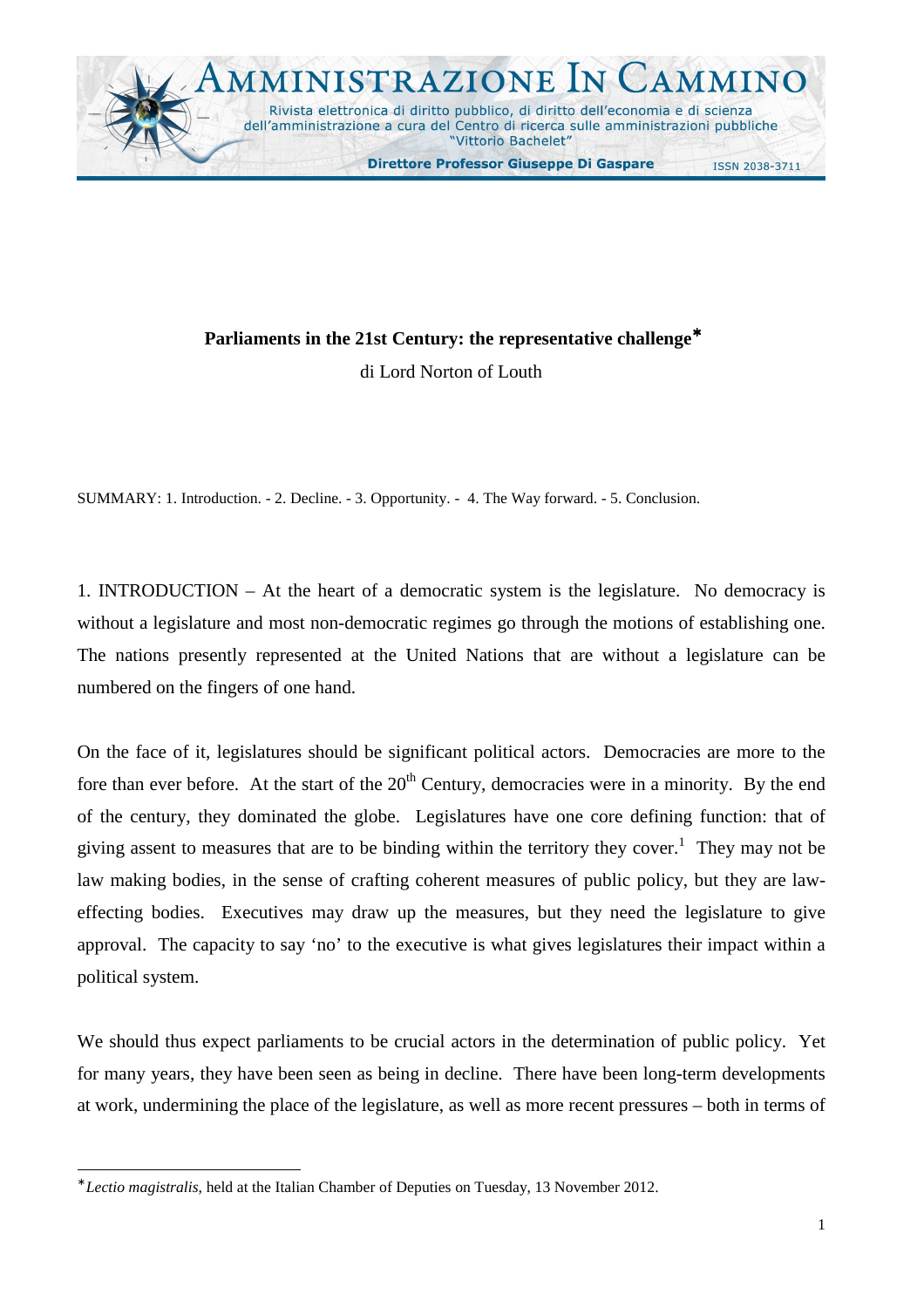foreign and economic policy – that are viewed as pushing to the margins the bodies that are chosen to represent the people.

In my talk, I wish to detail these pressures. I will then address what I see as the opportunities facing parliaments. They may be under greater pressure than ever before, but the circumstances now faced by nations – in terms of globalisation and recent economic crises – make the role of the legislature even more important than before. Legislatures are crucial to maintaining political stability at a time of uncertainty and social unrest. They may not meet the challenge, but it is essential that one recognises the potential to do so.

2. DECLINE – The perception of decline derives largely from the growth of mass membership political parties. The emergence of such parties is itself a product of wider social change. Parties serve to aggregate the opinions of electors and to provide a government that may be accountable collectively to electors. As such, they are essential to a healthy democracy. However, they are seen concomitantly to shift policy-making power from the legislature to the executive. Formally, the executive is the agent of the legislature. The political reality is that the legislature is seen, in most cases, as the agent of the party-dominated executive.

It is not clear precisely from what legislatures have declined, but the perception has persisted. It has been a feature of the literature on legislatures from the end of the  $19<sup>th</sup>$  Century. The writings of Ostrogorski and Lawrence Lowell bewailed the effects of party caucuses and discipline in parliamentary parties.<sup>2</sup> Lord Bryce in his book *Modern Democracies*, published in 1921, titled one chapter 'The Decline of Legislatures'<sup>3</sup> and that view of legislatures has tended to persist.

The perception of decline was exacerbated in the 20th Century by the development of the welfare state, with the executive being the body responsible for determining the distribution and the redistribution of resources. The dominance of the executive has been writ large at times of national threat, be it in terms of economic or military crisis. National governments have had to mobilise

<sup>&</sup>lt;sup>1</sup> See Philip Norton, 'General Introduction' in Philip Norton (ed) *Legislatures* (Oxford: Oxford University Press, 1990),  $\frac{p}{2}$ . See

See Norton, 'General Introduction' in Norton (ed) *Legislatures*, pp. 4-5.

<sup>3</sup> Lord Bryce, *Modern Democracies* (London: Macmillan, 1921), vol. 2, p. 391.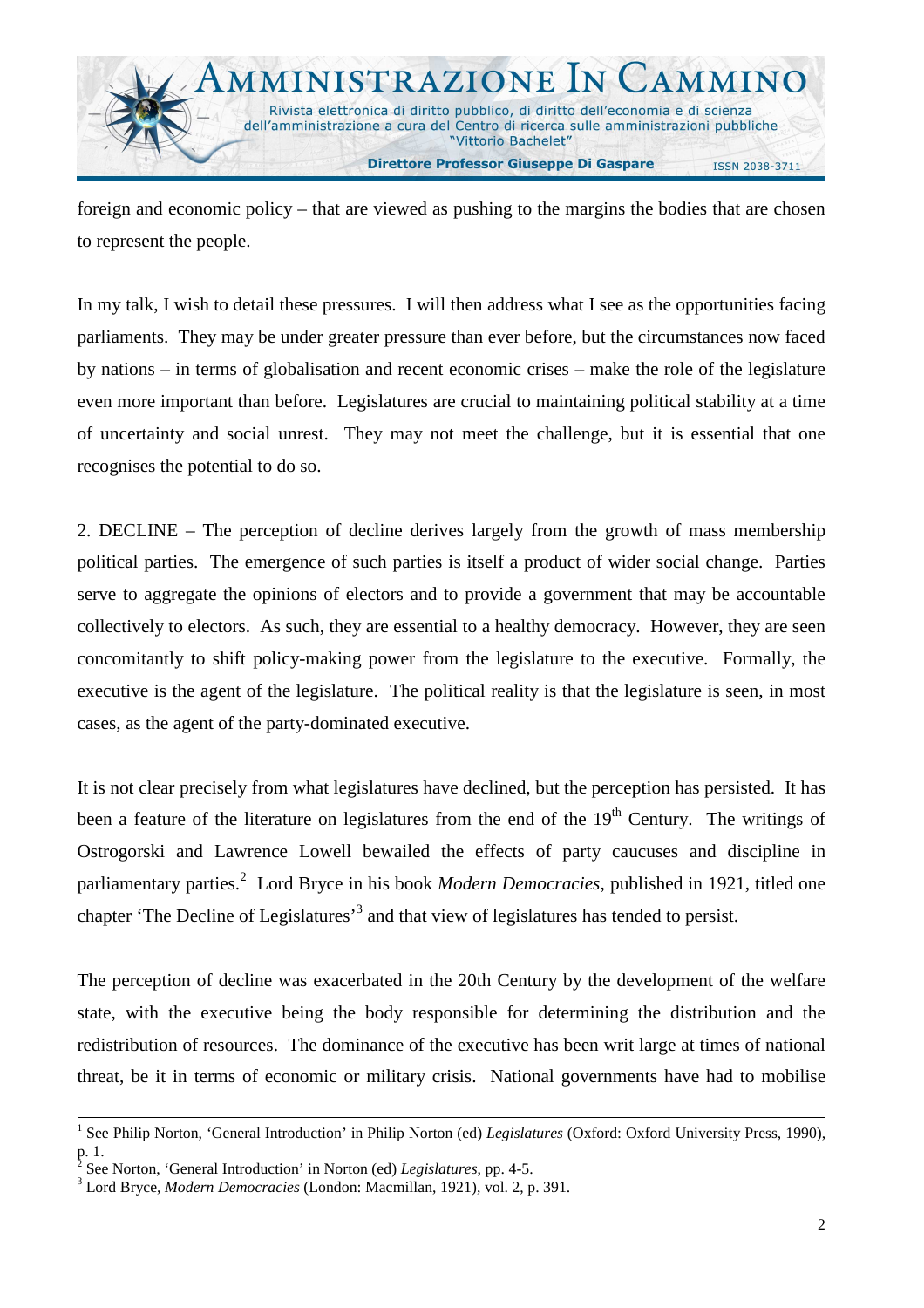

military or economic resources in order to fulfil international obligations, protect the integrity of the state or maintain the national welfare.

Legislatures have not been able to compete with the executive, lacking the resources and often the political will to challenge effectively the decisions taken by government and increasingly decisions taken in an international arena. Globalisation is seen as a challenge for national governments, but it creates a particular challenge to national legislatures. Decisions are taken at one further remove from their sphere of influence, and in a setting for which they have no equivalent, or at least no equivalent to affect the decision making process.

The perceived seepage of power from the legislature to the executive and from national executives to international organisations, has left legislatures appearing marginal actors, and especially so at times of international conflict and global economic recession. People look to national governments to act and, if necessary, to draw on experts to act rather than those elected to represent the people.

3. OPPORTUNITY – This perception of decline has a clear resonance, but I wish to counter it by identifying the opportunity faced by national legislatures. They are more significant than is often popularly realised and have the potential to serve as crucial actors at times of crisis.

There are significant opportunities. One is at the wider systemic level. Though democracies were in a majority at the end of the twentieth century, liberal democracies – with a balance between free and fair elections and the embedding of the rights of citizens – were not.<sup>4</sup> They are outnumbered by what have been termed 'electoral autocracies', failing to meet international standards of free and fair elections, and 'electoral democracies', failing to protect the rights of all.<sup>5</sup> Recent decades have seen the emergence of new democracies in the different waves of democracy identified by Samuel Huntington<sup>6</sup> and we see continued pressures for democracy in Africa and the Middle East.

l

<sup>4</sup> L. LeDuc, R. G. Niemi and and P. Norris, *Comparing Democracies 3: Elections and Voting in the 21st Century*  (London: Sage, 2010), p. 12.

<sup>5</sup> LeDuc, Niemi and Norris, p. 12.

<sup>6</sup> Samuel Huntington, 'Democracy's Third Wave', *The Journal of Democracy,* Vol. 2 (2), 1991.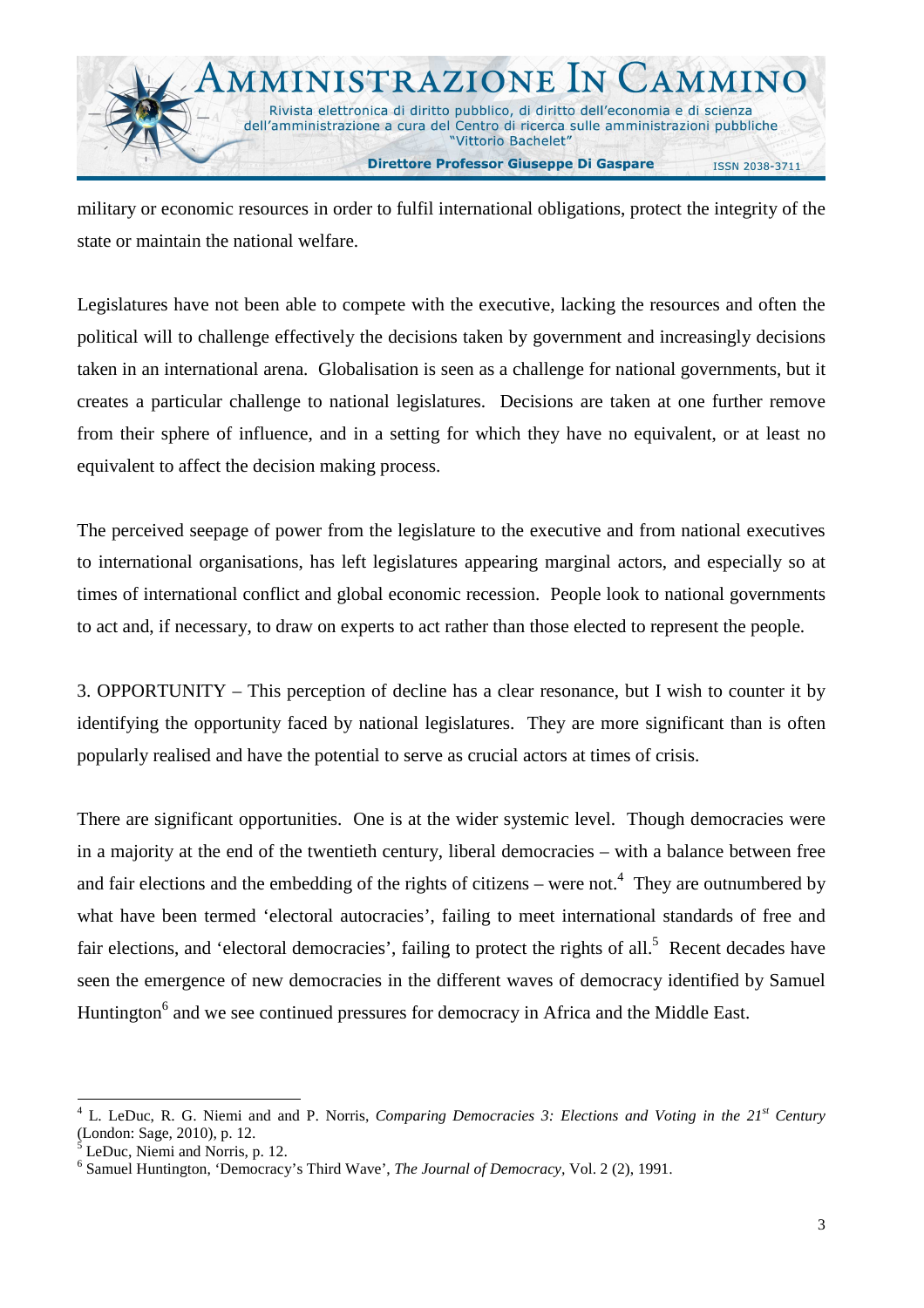

The move at least is toward democracy, though there is still some way to go between crafting a democratic constitution and establishing a liberal democracy, enshrining a culture of constitutionalism.<sup>7</sup> For those committed to liberal democracy, the pressures are in the right direction. However, not only is there some way to go in the case of emerging democracies, but there are also tensions within existing liberal democracies as regimes prove in danger of not being able to maintain stability at a time of economic crisis.

Crafting a legislature in a democratic regime requires the democracy to be created. Legislatures are a consequence of that process. One is thus dependent on wider systemic pressures. My focus is on what legislatures can do. Even within established liberal democracies, are legislatures now simply bystanders to the actions of executives as they seek to cope with a diminution of resources and decisions taken beyond their shores?

In addressing the potential of legislatures, we need to note that the perception of decline is narrow, focusing on public policy, and largely confined to the relationship between the legislature and the executive. The legislature is seen as having been chosen by the people and then expected to fulfil a number of functions in its dealings with the executive. Though elected by the people, there is often a sense of detachment.

That focus largely neglects the relationship between the legislature and the people. The emphasis in the literature is on the legislative-executive relationship and the unwillingness of the legislature to constrain and if necessary say 'no' to the executive. It has largely neglected the tasks, the functions, fulfilled by the legislature in relation to the people.

That relationship underpins a wider truth about legislatures. That is, that though they fulfil the core defining function of giving assent, they are multi-functional and functionally adaptable bodies. Even legislatures in non-democratic regimes have managed to carry out some functions beyond that of simply approving whatever is laid before them.<sup>8</sup> In democracies, they have a much broader

<sup>7</sup> See Philip Norton, 'Constitutional Change and the Tensions of Liberal Democracy', in James Connelly and Jack Hayward (eds), *The Withering of the Welfare State: Regression* (Basingstoke: Palgrave Macmillan, 2012), pp. 71-85.

<sup>8</sup> See Liam Allmark, 'More than Rubber Stamps: The Consequences Produced by Legislatures in Non-Democratic States beyond Latent Legitimation', *The Journal of Legislative Studies,* Vol. 18 (2), 2012, pp. 184-202.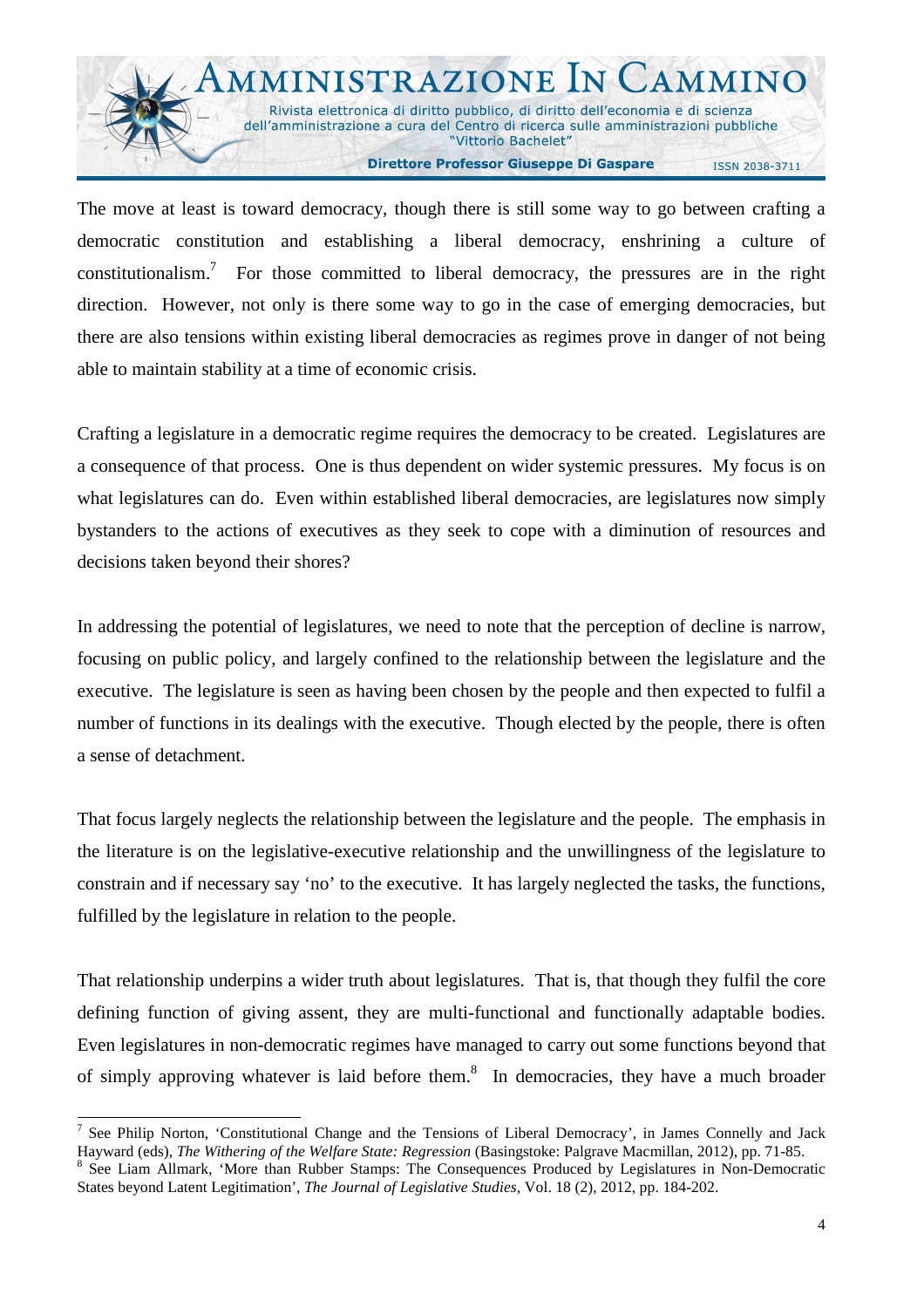

range of tasks. Crucial for my purposes, they serve several functions in relation to the executive *and* to the people. The legislature is essentially the buckle between two. The focus of attention, as I have said, has tended to be on the relationship of the legislature to the executive; within that there are, as Anthony King has shown, different modes of relationship.<sup>9</sup> Less attention has been paid to the relationship of the legislature to the people and, indeed, to the fundamental role of the legislature in linking the two sets of relationships.

A distinguished British parliamentarian, Enoch Powell, argued that in the United Kingdom, the House of Commons was the body through which the people spoke to the government and the body through which the government spoke to the people.<sup>10</sup> The legislature, though, is more than a channel of communication. It has a deliberative role. The legislature listens to the people and determines which of their concerns and demands to pursue with the government. The legislature listens to the government and determines which of its policies and proposals for law should not only be endorsed through votes within the legislature but also through being taken to the people.

In the 1960s, the America political scientist, Samuel H. Beer, identified the role of the legislature as a body for mobilising the consent of the people for measures of public policy.<sup>11</sup> He was stressing the role of the legislature in reaching out to the people, rather than being confined in between elections to dealing primarily and possibly exclusively with tasks in relation to the executive. In doing so, he was following in the paths of a much earlier writer, Walter Bagehot, who in the 19<sup>th</sup> Century ascribed to the British House of Commons the tasks of informing and of teaching the nation. 'A great and open council of considerable men', declared Bagehot, 'cannot be placed in the middle of a society without altering that society. It ought to alter it for the better. It ought to teach the nation what it does not know. How far the House of Commons can so teach, and how far it does teach', he went on, 'are matters for subsequent discussion'.<sup>12</sup> This is precisely one of the things I wish to discuss.

<sup>-</sup>9 Anthony King, 'Modes of Executive-Legislative Relations; Great Britain, France and West Germany', *Legislative Studies Quarterly,* Vol.1(1), 1976, pp. 11-34.

<sup>10</sup> Enoch Powell, 'Parliament and the Question of Reform', *Teaching Politics,* Vol. 11 (2), 1982, p. 169.

<sup>&</sup>lt;sup>11</sup> Samuel H. Beer, 'The British Legislature and the Problem of Mobilising Consent', in E. Frank (ed), *Lawmakers in a Changing World* (Englewood Cliffs: Prentice Hall, 1966), pp. 30-48.

<sup>12</sup> Walter Bagehot, *The English Constitution* (1867; London: Fontana, 1963), p. 152.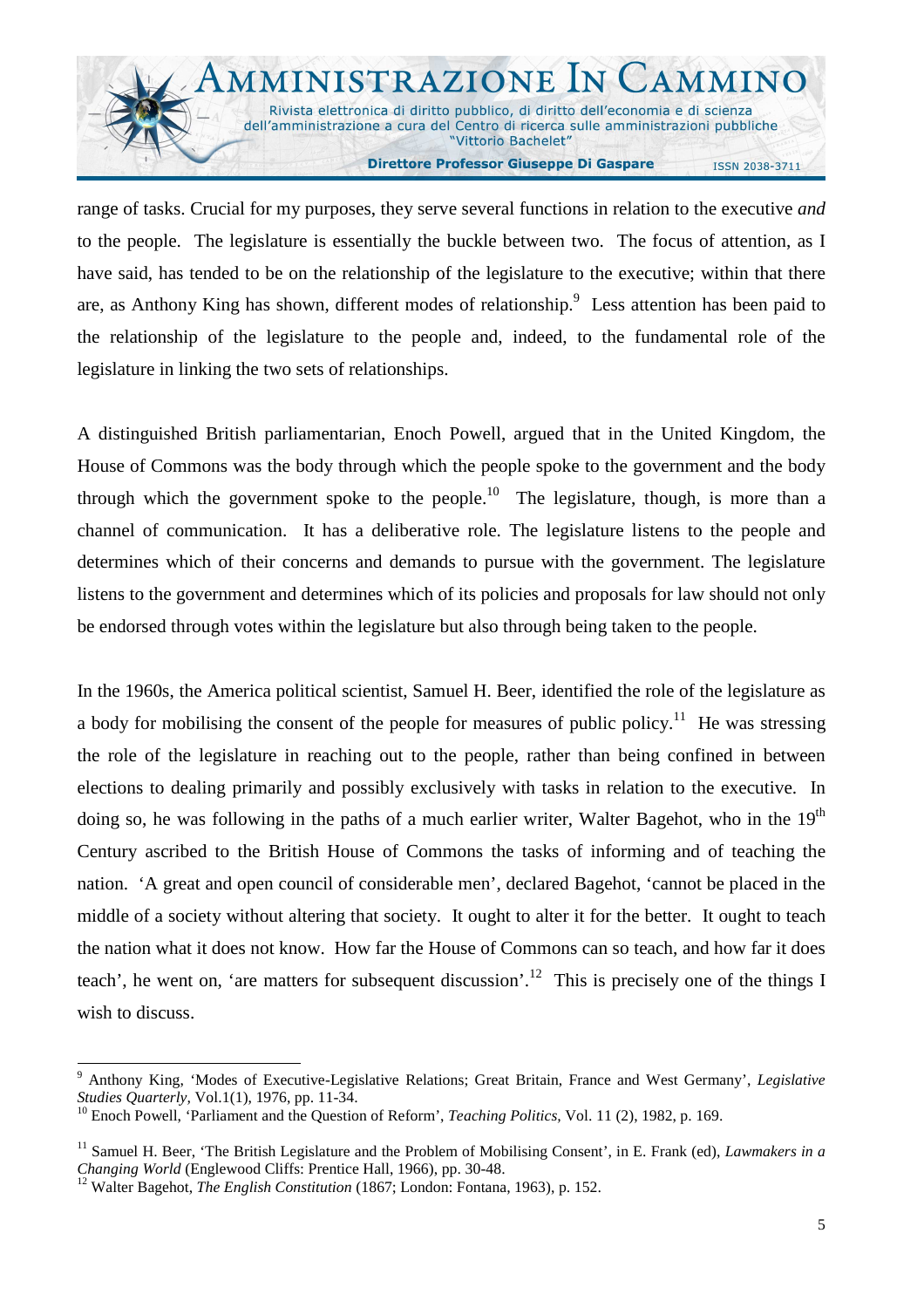

I advance two basic propositions. First, legislatures have a crucial role to play in the relationship between people and government, especially in times of crisis. Second, the opportunity to engage with the people is now arguably greater than it has been in decades and, in the case of some nations, greater than it has ever been before.

The first proposition derives from what I have already said. Legislatures alone have the authority to deliberate on proposals for law and to give assent on behalf of a body beyond that responsible for drawing up the measures. The legislature, or at least one chamber of the legislature, is chosen by the people to act on their behalf. A president may be directly elected, but is not a deliberative body and *is* the executive. The position of the legislature is thus unique. No other body can substitute for it.

The legislature is the collective authoritative body that can give voice to the needs and demands of the people. It is necessary, if not sufficient, for the maintenance of political stability. People have to trust the process by which they are governed and their laws are made. They have to accept that the action of assent giving on their behalf by the legislature to measures that are to be binding in society is legitimate. If they feel detached from the process, then their acceptance of the legitimacy of the process is at risk.

Legislatures thus need to give voice to the needs and expectations of the citizens, and to be seen to do so, and to do so consistently between elections. Political stability rests on a popular acceptance of the measures of public policy to which the legislature has given assent. That is where the relationship between the legislature and the people, in terms of the legislature speaking to the people, in addition to the people speaking to the legislature, becomes important. The people need to have the facility to express their views to the members of the legislature, but the members of the legislature, and the legislature as an institution, have to have the means to speak to the people.

The need for people to be heard by the legislature and for the legislature to be heard by the people is crucial in any democratic polity. It is also crucial that the executive hears what the legislature has to say. Governments may not welcome greater questioning and scrutiny by the legislature, or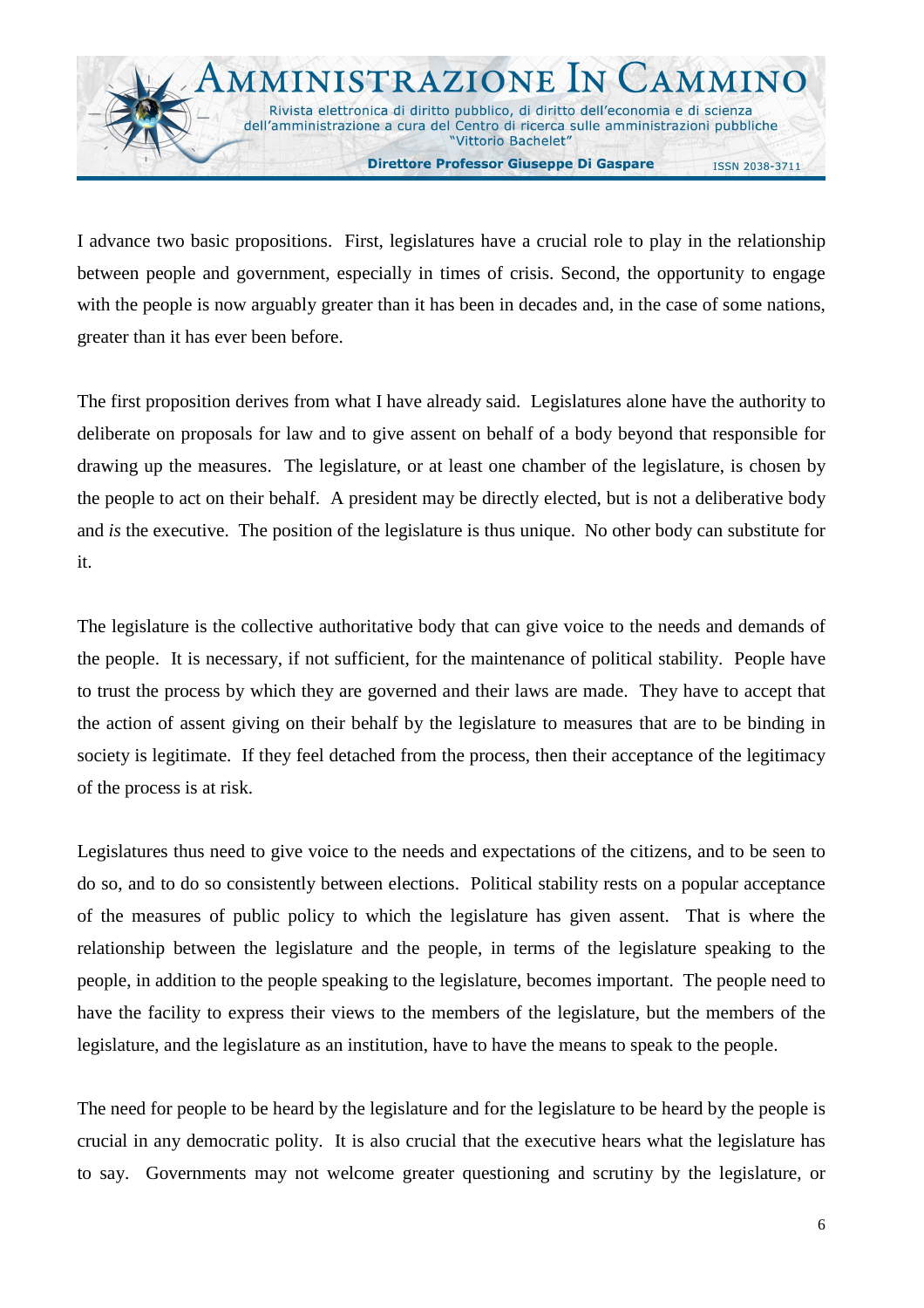

simply being forced to hear what the legislature has to say, but it is in their own interests to do so. Good government requires an effective legislature. That is especially the case in a parliamentary system of government, but is also relevant in a presidential system. As Richard Rose has observed, political authority rests on the twin pillars of effectiveness and consent. 'An organisation that cannot effectively influence the society around it is not a government', he wrote, 'A government that acts without the consent of the governed is not a government as we like to think of it in the western world'.<sup>13</sup> The executive needs the legislature not only to give assent to measures of public policy, but also to underpin the legitimacy of the political process.

This crucial role of the legislature standing at the intersection of people and government assumes even greater significance at times of crisis. When things are going well, the legislature – and the political process generally – may be taken for granted. When things are not going well, and there are tensions within the system, the legislature may not be taken for granted. It needs not only to act in its own interests, if it is not to be seen as irrelevant, but also in the interests of maintaining the legitimacy of the political system.

Political distrust has grown, with declining participation, as government has become more complex and been expected to meet a growing range of demands.<sup>14</sup> As I have noted elsewhere, 'the more government seeks to satisfy as many demands as possible, the more it may be viewed as not delivering what the people want. Top-down pressures from economic and political globalisation may come up against bottom-up demands for maintaining the benefits of the welfare state.<sup>15</sup> Tensions between popular will and international obligations are pronounced at times of declining resources. 'The welfare state encompasses all when there are resources to provide for all. At times of economic crisis, the obligation to respect of rights of all may come under pressure.<sup>'16</sup>

The tensions we witness at the moment, in terms of the economy and international conflicts, emphasise the need for the views of citizens to be heard and, equally important, for the support of the people to be maintained. That does not necessarily entail the legislature blocking the actions of

<sup>&</sup>lt;sup>13</sup> Richard Rose, 'Ungovernability: Is There Fire Behind the Smoke?' *Political Studies*, Vol. 27, 1979, p. 353.

<sup>&</sup>lt;sup>14</sup> Russell Dalton, *Democratic Challenges Democratic Choices* (Oxford: Oxford University Press, 2004), pp. 152-3.

<sup>&</sup>lt;sup>15</sup> Norton, 'Constitutional Change and the Tensions of Liberal Democracy', p. 82.

<sup>&</sup>lt;sup>16</sup> Norton, 'Constitutional Change and the Tensions of Liberal Democracy', p. 82.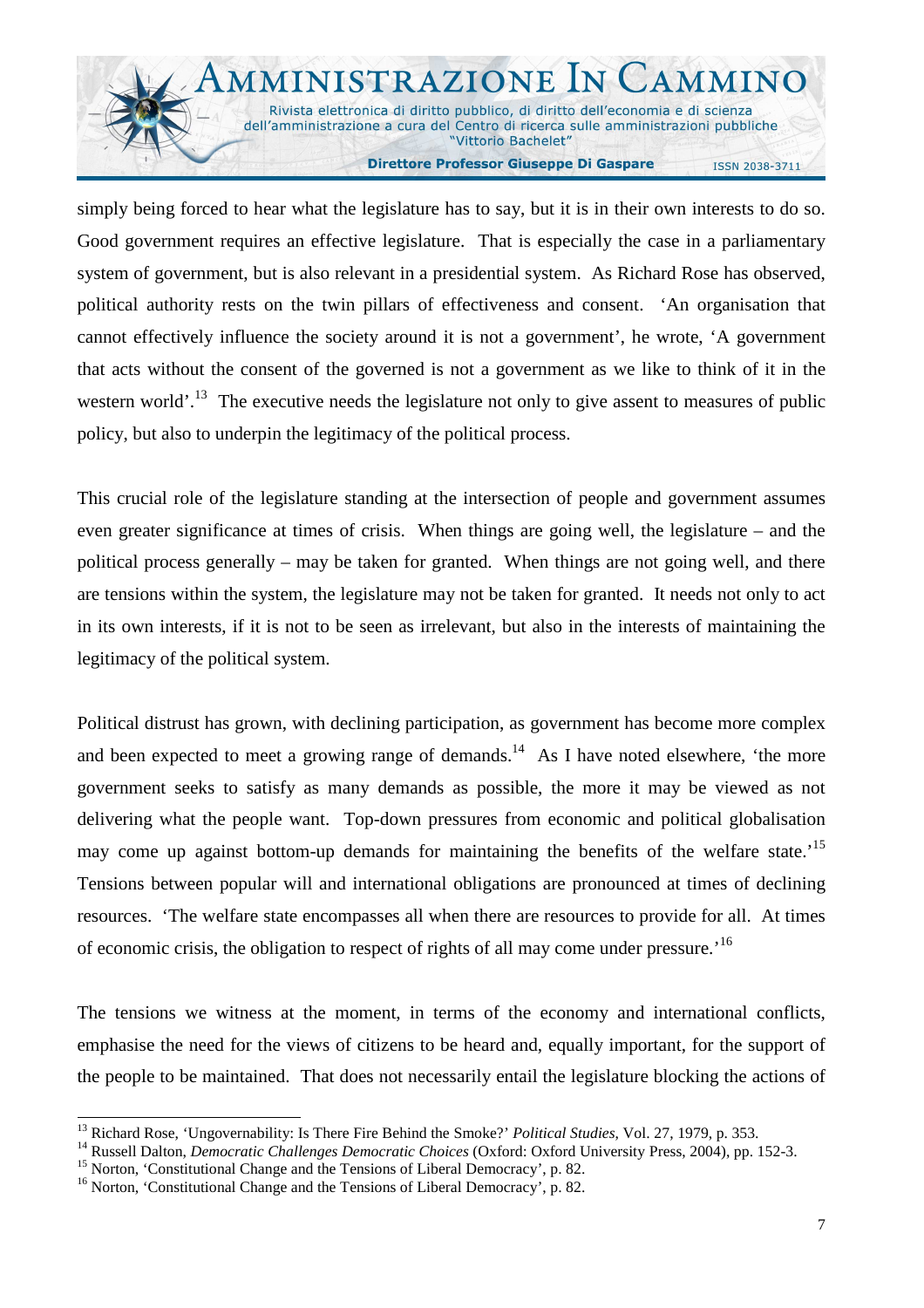the executive, but it does mean that people need to know that they are being heard. The target may be government, but the legislature is the authoritative channel for those views. The legislature, as I have stressed, is necessarily a channel, but also much more than that. It has not only to hear, but also to engage.

4. THE WAY FORWARD – If legislatures are to fulfil their potential at times of national uncertainty and stress, there has to be the political will on the part of legislators. That is a necessary condition, but it is not sufficient. I propose to identify three steps that legislators need to take if they are to engage effectively with the people.

The first is to exploit technological advances. The advances of recent years create unparalleled opportunities for legislators, and legislatures, to achieve direct contact with electors. The actions of legislative chambers have previously been conveyed to the people primarily through third parties, that is, television and the press. Coverage has necessarily been selective – there are other matters to report – and in recent decades coverage has declined as the media respond to public demand for more entertainment and human-interest stories. There is a degree of circularity involved in that perceptions of decline justify decreasing media coverage of a legislature and that very decrease in coverage appears to confirm the declining relevance of the institution.

The Internet has provided unique opportunities for legislators and legislatures to engage directly with the people. Legislatures have generally made use of the opportunity. Hardly any national legislature is now without a website  $17$  and through the Internet legislatures have become, in the words of Cristina Leston-Bandeira, 'more accessible, transparent and visible'.<sup>18</sup> More than 30 per cent of the world's parliaments are now using Facebook. Legislators individually are also making use of the Internet, in some cases generating their own blogs and utilising Facebook, YouTube and Twitter.

<sup>&</sup>lt;sup>17</sup> See the websites accessible via the Inter-Parliamentary Union (IPU) website,  $\frac{http://www.ipu.org/english/parlweb.htm}{}$ <sup>18</sup> Cristina Leston-Bandeira, 'Parliaments' Endless Pursuit of Trust: Re-focusing on Symbolic Representation', *The Journal of Legislative Studies,* Vol. 18 (3/4), 2012, p. 518.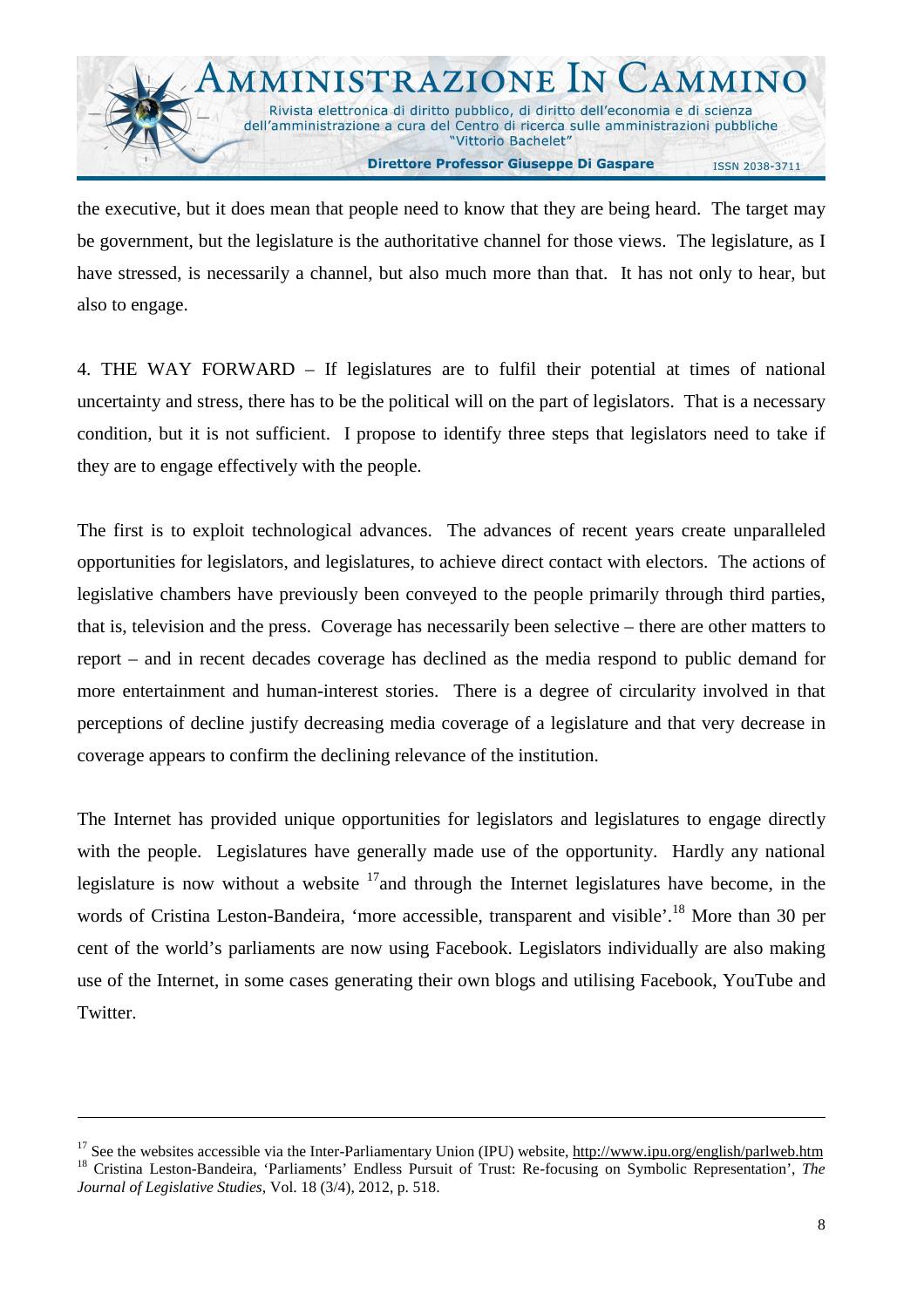

Both the legislature and its members are making greater use of the facility to reach out to electors. However, I distinguish between reaching out to voters and engaging with voters. The technology tends to be used as a means for transmitting information from legislature, or legislator, to the voter. It is a one-way flow, with little opportunity for comment and response. A study of some European legislatures found they recognised the importance of the Internet revolution and invested resources in the technology. As the study recorded, 'A growing amount of information about parliamentary institutions and the legislative process is being made available on the Internet. This makes the Internet arguably more important and effective than any other type of communications technology in history, in making the parliament a transparent institution. It is not an exaggeration that the parliamentary website has already become a virtual face of the parliament.<sup>19</sup>

However, one of the other findings was that the features of the Internet were generally underexploited by parliamentarians. Parliamentary and parliamentarians' websites provided very low levels of interactivity. In the words of the study, 'both institutional and individual websites largely serve the purpose of information provision, rather than interactive engagement of citizens.<sup>20</sup> Though there have been significant advances since the time the study was published in 2008, the use of the Internet continues to be used to reinforce and replicate a reaching out to electors rather than exploited as a novel and efficient way of engaging with them. It is an innovative technology that is being exploited, but not in an innovative way. It is used to promote parliamentarians and normally through the prism of the parliamentarian's political party. As Leston-Bandeira has written more recently, 'Whilst there is a general trend of parliaments developing linkages with citizens, this is slow going and, in particular, we have not witnessed the revolutionary move that early "visionaries" had predicted new media would bring'.<sup>21</sup>

This is exemplified in the case of Italy, where attempts to move away from the perception of a 'closed' institution have not proved very successful, with only a minority of deputies being willing to establish a more direct link with electors through the Internet. As Russo and Verzichelli have noted of the Italian experience, 'All in all, the established perception of a considerable distance

<sup>&</sup>lt;sup>19</sup> Xiudian Dai and Philip Norton, 'Parliamentary Democracy Online: Lessons from Europe', in X. Dai and P. Norton (eds), *The Internet and Parliamentary Democracy in Europe* (London: Routledge, 2008), pp. 138-9.

<sup>&</sup>lt;sup>2</sup> Dai and Norton, 'Parliamentary Democracy Online: Lessons from Europe', p. 140.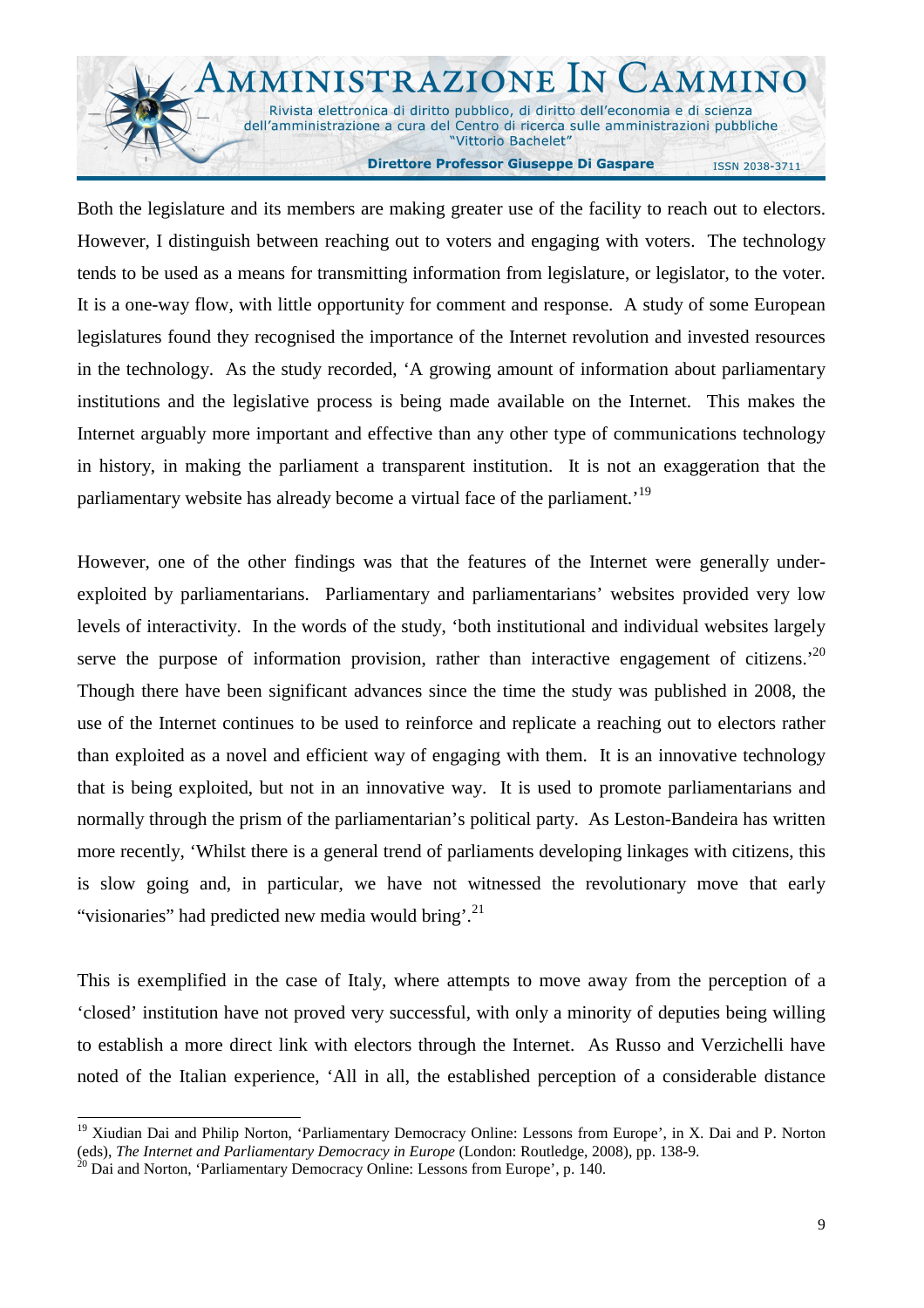

between the work of parliament and ordinary people has not been much reduced in almost 20 years of discussion'.<sup>22</sup> Indeed, it is worth recording that the title of Russo and Verzichelli's article is 'Parliament and Citizens in Italy: An Unfilled Gap'.

A failure to engage is not confined to Italy. Only 16 per cent of legislatures have retention policies of messages received from citizens.

There is thus a case for pressing legislatures to adopt a new approach to the Internet, that is, to exploit it in an innovative way as a means of engaging with electors, of ensuring that voters have the opportunity to make their views known. This entails ensuring that they can make their views heard in a timely manner and have an input into the parliamentary process at a point where it may have some effect. The Internet is a crucial mechanism for ensuring direct contact between legislatures and electors – free of the mediation of third parties – and enabling parliaments and parliamentarians to speak to the people, and the people to speak to parliamentarians.

Governments, and political parties, should have no fear of such direct engagement. By engaging electors in the political process, one is bolstering the popular legitimacy of that process, a legitimacy that is essential to the health and future of both political parties and of government. Indeed, as the work of van der Meer has shown, nurturing the link between legislatures and citizens – what is termed the 'care relationship' – may be more important to trust in a parliament than accountability.<sup>23</sup> His research suggests, as Leston-Bandeira notes, 'that initiatives through which parliament's engagement with the public takes place more directly and frequently may have a positive effect on trust; not necessarily because of a rational evaluation of performance but because of more subjective assessments<sup>24</sup>. If people feel a sense of connection, then they may trust the institution.

<sup>&</sup>lt;sup>21</sup> Leston-Bandeira, Parliaments' Endless Pursuit of Trust: Re-focusing on Symbolic Representation', p. 520.

<sup>22</sup> Federico Russo and Luca Verzichelli, 'Parliament and Citizens in Italy: An Unfilled Gap', *The Journal of Legislative Studies,*Vol. 18 (3/4), 2012, p. 364.

<sup>&</sup>lt;sup>23</sup> T. Van der Meer, 'In What We Trust? A Multi-Level Study into Trust in Parliament as an Evaluation of State Characteristics', *International Review of Administrative Sciences,* 76 (3), 2010, pp. 530-1, cited in Leston-Bandeira, Parliaments' Endless Pursuit of Trust: Re-focusing on Symbolic Representation', p. 522.

<sup>&</sup>lt;sup>24</sup> Leston-Bandeira, 'Parliaments' Endless Pursuit of Trust: Re-focusing on Symbolic Representation', pp. 522-3.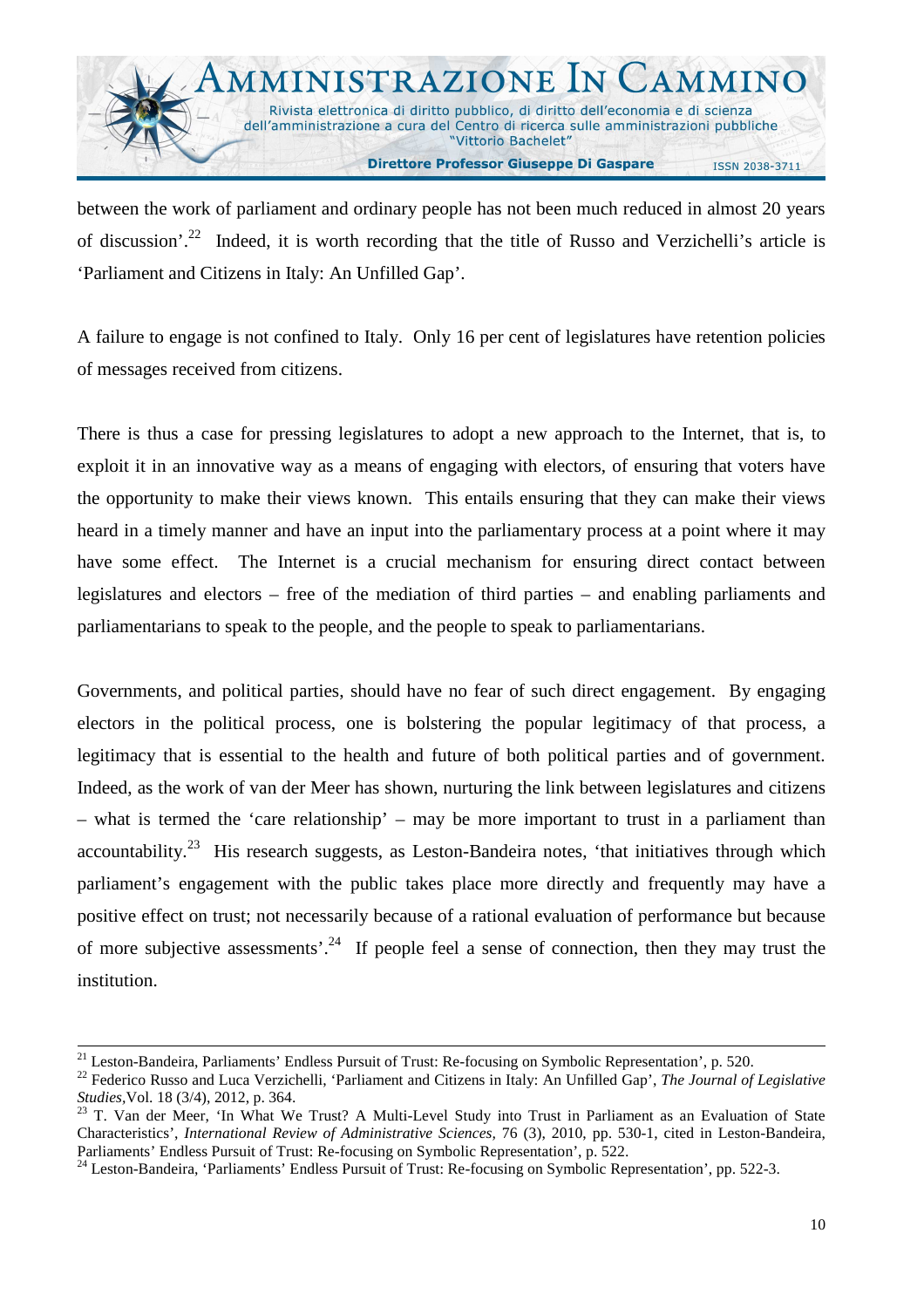

The engagement between electors and legislators that is facilitated by the Internet leads to the second step. It is not sufficient simply to exploit ever-increasing technological opportunities. It is necessary to adapt the parliamentary process to enable electors to have their voices heard within the legislature and at an opportune time. That necessitates an open and transparent institution and one with the facility to invite input when a measure of public policy is being contemplated or has been introduced as a legislative proposal.

Legislatures are often closed institutions in that deliberations may take place, and decisions taken, away from the public gaze. Legislatures face a choice between transparency and efficiency. By that, I mean a choice between allowing citizens to know what legislators are doing in their name and keeping deliberations, not least negotiations in committee, private.<sup>25</sup> Some legislatures have and utilise the facility for secret votes. Some committees are sites for bargaining between parties in the legislature. Members of the public are not privy to the deliberations. As Lupo and Fasone have shown, the problem is notable in the Italian case where, in the choice between informality and transparency in committees, informality wins out, with few political imperatives existing to favour transparency. $26$ 

There is a case for legislatures to engender public interest and trust by being more open in their proceedings. That, though, does not meet the need for greater engagement with the public. There is also a powerful case for members of the public to be given a greater input into those proceedings, that is, to engage with parliamentarians as measures of public law are being considered.

The Declaration on Parliamentary Openness, launched in Rome on 15 September at the 2012 World e-Parliament Conference, recognises the need for openness and engagement,  $27$  but most of the recommendations are geared to openness.

<sup>25</sup> See Philip Norton, 'Conclusion: Developing the Links', in P. Norton (ed), *Parliaments and Citizens in Western Europe* (London: Frank Cass, 2002), pp. 187-8.

<sup>&</sup>lt;sup>26</sup> Nicola Lupo and Cristina Fasone, 'Transparency v. Informality in Legislative Committees. Comparing the U.S. Congress, the Italian and European Parliaments', Paper presented at the Tenth Workshop of Parliamentary Scholars and Parliamentarians, Wroxton College, United Kingdom, July 2012.

<sup>27</sup> OpeningParliamernt.org, *Declaration on Parliamentary Openness,* August 2012. Available at: www.openingparliament.org/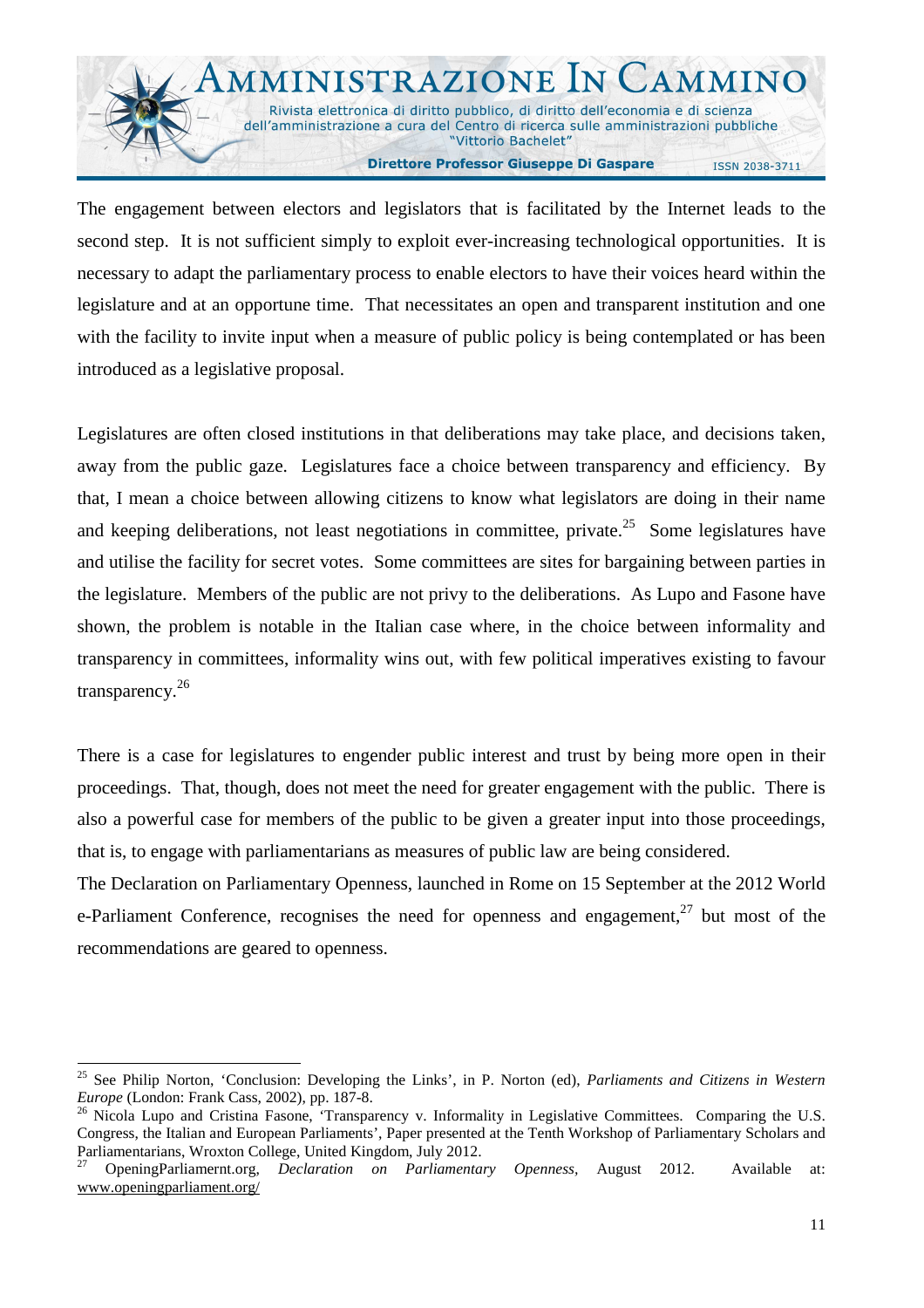

To achieve effective engagement, legislatures need to utilise the means to let people know what is on the parliamentary agenda and how to make their views known. That encompasses making views known to individual members who may have particular interests or status relative to the proceedings or, more directly, to committees of the legislature. It is not unusual for legislative committees to have and utilise the power to receive oral and written evidence from citizens and groups, with that evidence being on the public record. It is common for legislatures to have committees to consider public petitions.

There is a case not only to enhance these facilities – not least through electronic means, such as epetitions – but also through more directed engagement, through, for example, online consultations. The use of such consultations has proved valuable in the UK Parliament, where it has been utilised to inform parliamentarians on a range of issues, including domestic violence, hate crimes in Northern Ireland, family tax credits, and electronic democracy. Some of these, as on domestic violence, have enabled people to have some input who may otherwise not have been able or willing to contribute to a parliamentary inquiry. A crucial point to bear in mind is not just how many people engage in such consultations, but the wider recognition by citizens that such an opportunity exists.

We now have the technology not only for legislatures and their agencies, such as committees, to engage with the public, but also members individually. The Internet has undermined the dominant position of well-resourced groups in making representations to parliamentarians. All forms of groups, as well as individuals, are now able to contact and lobby members of the legislature. Some members resent such lobbying, regarding it as an intrusion as well as a burden on resources, but it is important that they recognise the value of such contact. There is only one thing worse than extensive contact with parliamentarians by groups and individuals and that is no contact at all. The failure of groups and individuals to get in touch with parliamentarians would be an acknowledgement of the irrelevance of the legislature in the eyes of the public. If the parliament is ignored in favour of direct contact with the executive, or of taking to the streets, then the health of the system is under threat. Parliamentarians may not welcome groups and individuals getting in touch, but receiving and indeed encouraging such representations are essential to the maintenance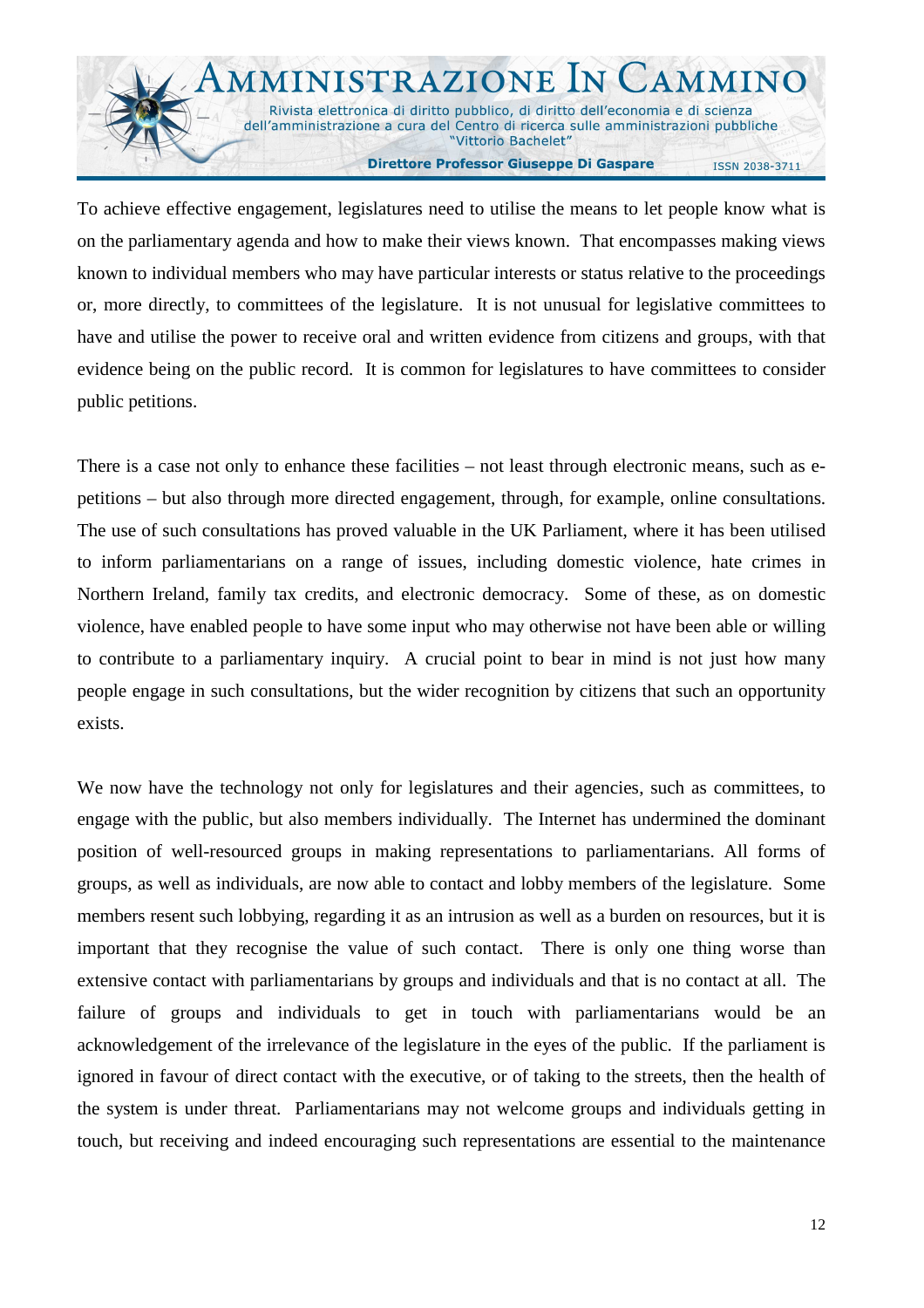

of political stability. People need to feel that have had the opportunity to make their view heard. Acting as a safety valve is a key feature of a representative assembly.

Legislatures thus need if necessary to reconfigure their institutional framework in order to enable citizens to make their views known when proposals are being considered, and for parliamentarians to engage with, to respond to, those citizens who get in contact. Deliberations on legislative proposals should not be seen as something that takes place in a detached manner and as purely an aspect of legislative-executive relations; it should be seen as extending to the relationship between people and parliament and, indeed, between parliament and people. Legislatures need not only to be seen to listening to the people in the course of their deliberations, they need to utilise the facility to inform and mobilise electors, to raise public support for those measures that they deem essential and which require public support in order to be effective. That entails seeing the end point of the legislative process not as the giving of assent to measures of law but as explaining those measures to electors.

 Legislatures as well as legislators need to reach out, if not physically then at least electronically, to explain why decisions, on occasion unpopular decisions, have been taken. At times of national tension, when unpopular decisions have to be taken, there may be a tendency for parliamentarians to retreat within the confines of the legislature. The challenge is to do the opposite and to go out and engage with electors.

The third step is to be more outward looking internationally. There needs to be greater engagement with citizens within the nation, but also greater engagement with other national legislatures. A national legislature is limited in challenging decisions taken by national governments at an international level. There may be a role in ratifying treaties, but there is rarely engagement with the deliberative process leading to treaties or with other decisions taken on an international or global basis. It is globalisation that makes citizens feel especially excluded from having an impact on the decisions that are going to have an impact on their lives. That is why it is essential that legislatures serve as safety valves, ensuring that citizens' views are heard and expressed, expressed to national government and ideally beyond.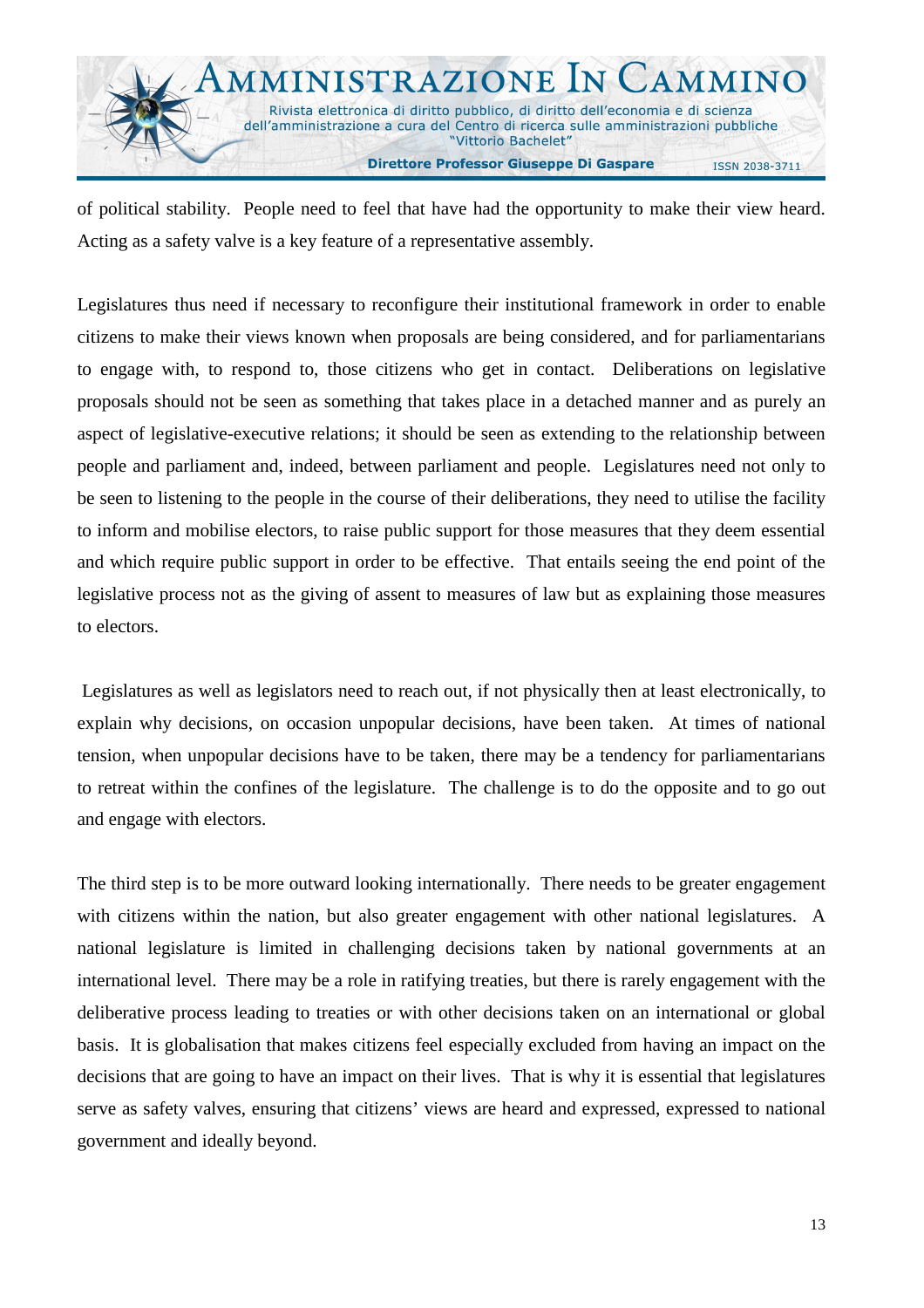

Collaboration between national parliaments can serve to mirror deliberations between national governments. There are bodies for sharing best practice between legislatures, such as the Inter-Parliamentary Union, but there is limited opportunity to come together to discuss or have an impact on decision making.

We see some evidence of collaboration at the level of the European Union through COSAC – the committee drawing together representatives from EU committees of the parliaments of member states – and IPEX, a somewhat clunky means of sharing information electronically between national parliaments in the EU. There is also the means for national parliaments to have a formal input in EU law-making through the so-called yellow and orange card procedure under the Lisbon Treaty, but that is essentially at the margins.<sup>28</sup> It does not enable parliaments to be engaged at an early stage of the legislative process and it encompasses only the principle of subsidiary and not that of proportionality. If national parliaments are to affect EU law making, they need to do so at the gestation stage of proposals. Nonetheless, the provisions of the Lisbon Treaty provide some indication of what is possible in terms of national parliaments having some impact, however minor, on the process of supranational decision-making.

The need is to go further and to ensure that international parliamentary assemblies are more than arena for talking, with little direct engagement with the national legislatures that sends members to such gatherings. They need to become more substantial bodies for alerting national parliaments to what is happening and enabling them to take action in relation to their governments.

I appreciate the sheer practical difficulties that this imposes. It is, though, important to recognise it as a desirable goal. It is crucial in tackling what is seen as the growing democratic deficit, with more and more decisions being taken beyond the shores of any one nation but with those decisions not being clearly linked to the processes by which citizens make their voices heard.

5. CONCLUSION – To conclude, my essential message is that there needs to be a culture shift to more open and outward looking legislatures. Political will on the part of legislators is essential. As the recent global report of the Inter-Parliamentary Union and the United Nations Development